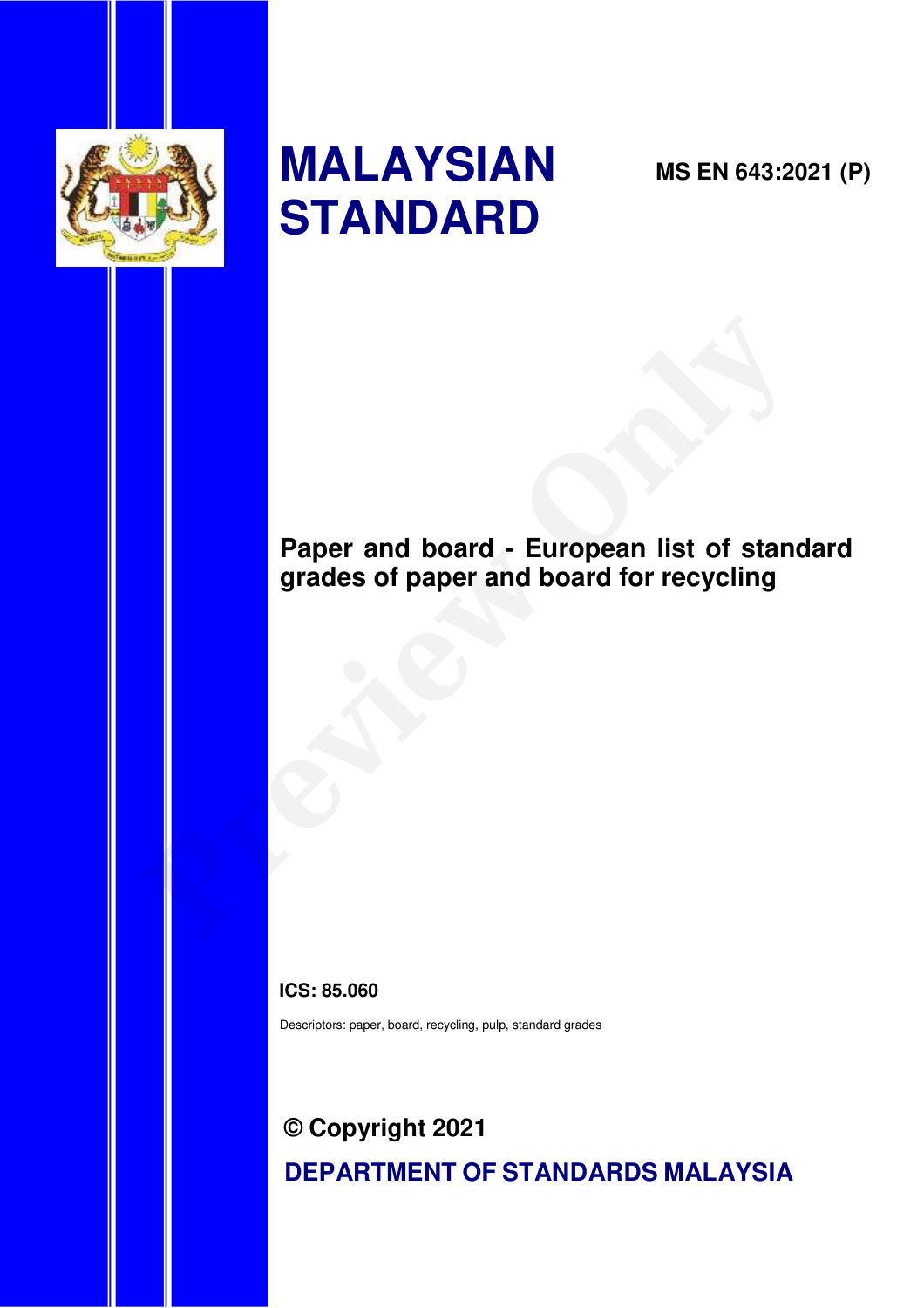# **DEVELOPMENT OF MALAYSIAN STANDARDS**

The **Department of Standards Malaysia (Standards Malaysia)** is the national standards and accreditation body of Malaysia.

The main function of Standards Malaysia is to foster and promote standards, standardisation and accreditation as a means of advancing the national economy, promoting industrial efficiency and development, benefiting the health and safety of the public, protecting the consumers, facilitating domestic and international trade and furthering international cooperation in relation to standards and standardisation.

Malaysian Standards (MS) are developed through consensus by committees which comprise balanced representation of producers, users, consumers and others with relevant interests, as may be appropriate to the subject at hand. To the greatest extent possible, Malaysian Standards are aligned to or are adoption of international standards. Approval of a standard as a Malaysian Standard is governed by the Standards of Malaysia Act 1996 [Act 549]. Malaysian Standards are reviewed periodically. The use of Malaysian Standards is voluntary except in so far as they are made mandatory by regulatory authorities by means of regulations, local bylaws or any other similar ways. and accreditation as a means of advancing the national economy, promoting industrial<br>efficiency and development, benefiting the health and safety of the public, protecting the<br>econsumers, facilitating domestic and internat

For further information on Malaysian Standards, please contact:

#### **Department of Standards Malaysia**

Level 4 – 7, Tower 2, Menara Cyber Axis Jalan Impact, Cyber 6 63000 Cyberjaya Selangor Darul Ehsan MALAYSIA

Tel: 60 3 8008 2900 Fax: 60 3 8008 2901 http://www.jsm.gov.my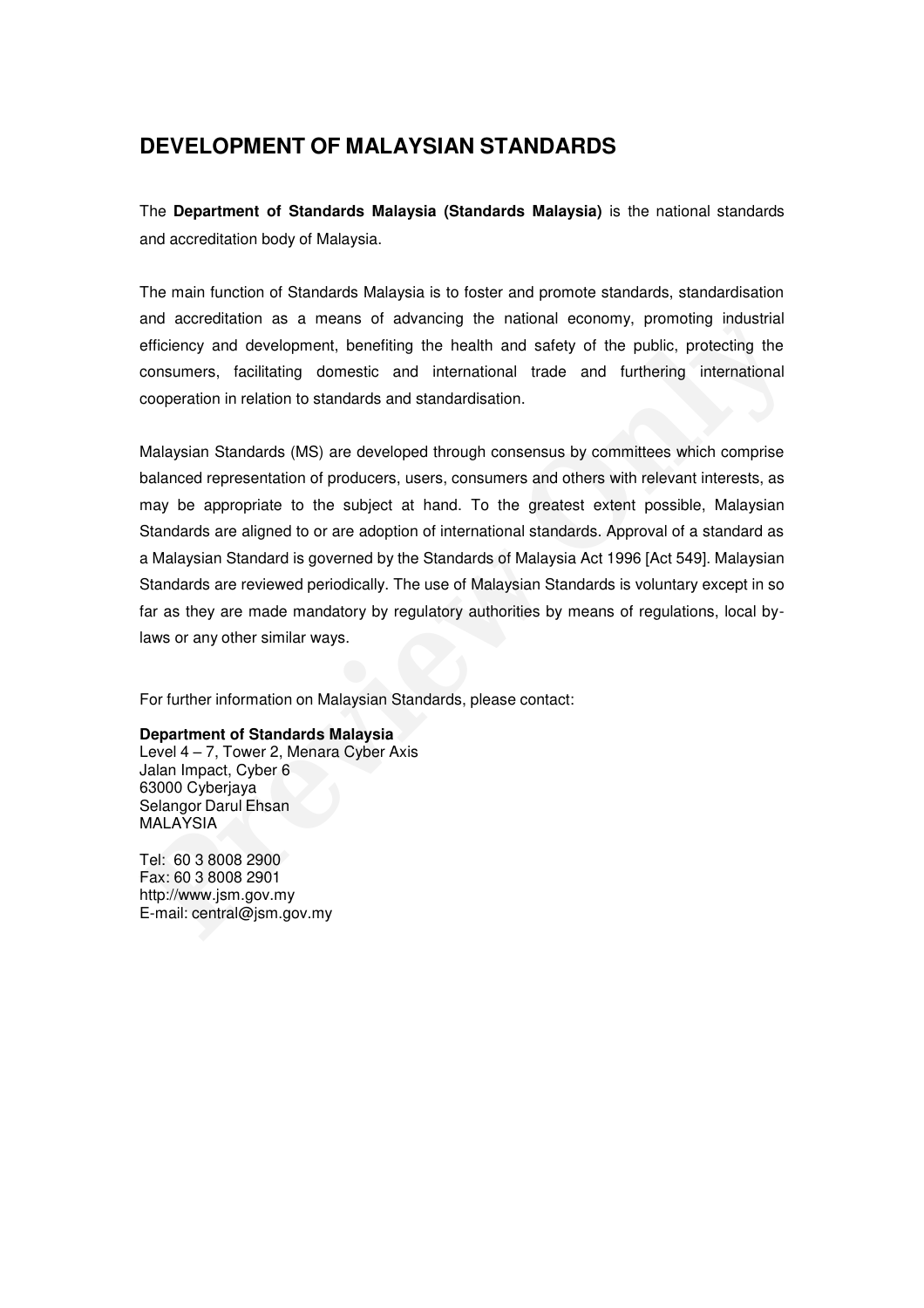# **MS EN 643:2021 (P)**

# **Committee representation**

The National Standards Committee on Chemicals and Materials (NSC B) under whose authority this Malaysian Standard was developed, comprises representatives from the following organisations:

Chemical Industries Council of Malaysia Department of Agriculture Malaysia Department of Chemistry Malaysia Department of Minerals and Geoscience Malaysia Department of Occupational Safety and Health Malaysia Department of Standards Malaysia (Secretariat) Malaysian Association of Standards Users Malaysian Institute of Chemistry Malaysian Paint Manufacturers' Association Malaysian Pulp and Paper Manufacturers Association Ministry of Domestic Trade, Co-operatives and Consumerism (Consumerism Standards Division) Ministry of International Trade and Industry Suruhanjaya Perkhidmatan Air Negara Universiti Malaya Universiti Sains Malaysia Chemical Industries Council of Malaysia<br>Department of Apendanty Malaysia<br>Department of Chemical Youth and Savaya<br>Department of Norostal and Savaya (Secretarist)<br>Department of Standards Malaysia Recenterist)<br>Malaysian Assoc

The Technical Committee on Pulp, Paper and Boards (TC/B/1) which supervised the adoption of the EN Standard as Malaysian Standard consists of representatives from the following organisations:

Department of Chemistry Malaysia Department of Standards Malaysia (Secretariat) Ecopalm Paper Sdn Bhd Forest Research Institute Malaysia Free The Seed Sdn Bhd GS Paperboard & Packaging Sdn Bhd Malaysia Paper Association Malaysian Pulp and Paper Manufacturers Association Muda Paper Mills Sdn Bhd Nibong Tebal Paper Mill Sdn Bhd SIRIM QAS International Sdn Bhd Stesen Penyelidikan MPOB/UKM Universiti Kebangsaan Malaysia Universiti Sains Malaysia

#### **Co-opted:**

Jabatan Alam Sekitar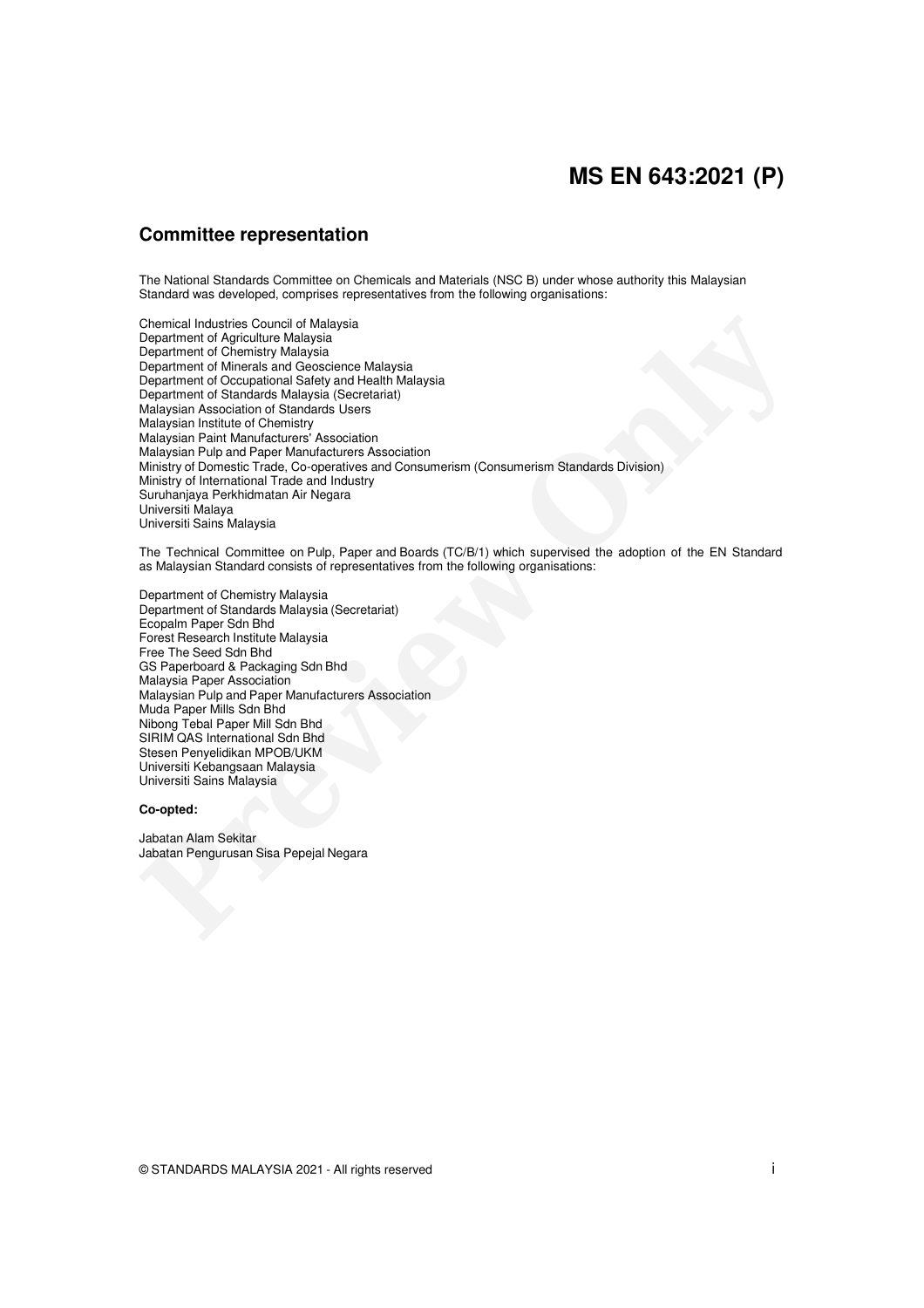# **MS EN 643:2021 (P)**

# **National foreword**

The adoption of the EN Standard as a Malaysian Standard was recommended by the Technical Committee on Pulp, Paper and Boards under the authority of the National Standards Committee on Chemicals and Materials.

- a) in the source text, "this European Standard" should read "this Malaysian Standard";
- b) the comma which is used as a decimal sign (if any), to read as a point;
- c) added in the following clauses;

|                      |                                 | This Malaysian Standard is identical with EN 643:2014, Paper and board - European list of<br>standard grades of paper and board for recycling, published by the European Committee for<br>Standardization (CEN) with the exceptions as listed below.                                                                                                                      |
|----------------------|---------------------------------|---------------------------------------------------------------------------------------------------------------------------------------------------------------------------------------------------------------------------------------------------------------------------------------------------------------------------------------------------------------------------|
| a)                   |                                 | in the source text, "this European Standard" should read "this Malaysian Standard";                                                                                                                                                                                                                                                                                       |
| b)                   |                                 | the comma which is used as a decimal sign (if any), to read as a point;                                                                                                                                                                                                                                                                                                   |
| C)                   | added in the following clauses; |                                                                                                                                                                                                                                                                                                                                                                           |
| <b>Item</b>          | Clause/<br><b>Subclause</b>     | <b>Text</b>                                                                                                                                                                                                                                                                                                                                                               |
| Additional<br>clause | 2.8                             | kraft paper<br>paper made almost entirely from kraft pulp<br>Note: in some areas, the term "kraft paper" is also used to refer<br>specifically to paper made essentially from unbleached<br>softwood pulp produced by the kraft process. Such paper<br>usually has higher mechanical strength than is obtainable by<br>other known pulping processes from the same woods. |
| Additional<br>clause | 2.9                             | woodfree paper or board<br>Freesheet paper or board<br>Paper or board having, in principle, only chemical pulp in its<br>fibre composition.                                                                                                                                                                                                                               |
| Additional<br>clause | 2.10                            | sulphate pulp<br>A chemically prepared wood pulp by the sulfate process or<br>kraft process using primarily sodium sulfide (Na2S) and<br>sodium hydroxide (NaOH). Also known as kraft pulp and<br>usually produces strong papers.                                                                                                                                         |
| Insertion of<br>text | 5.1 para. 2                     | To be read as<br>The use of the "European Recovered Paper Identification<br>System" (2008) is recommended.<br>However, grade identification as per clause 4 shall be visibly<br>marked on individual bale.                                                                                                                                                                |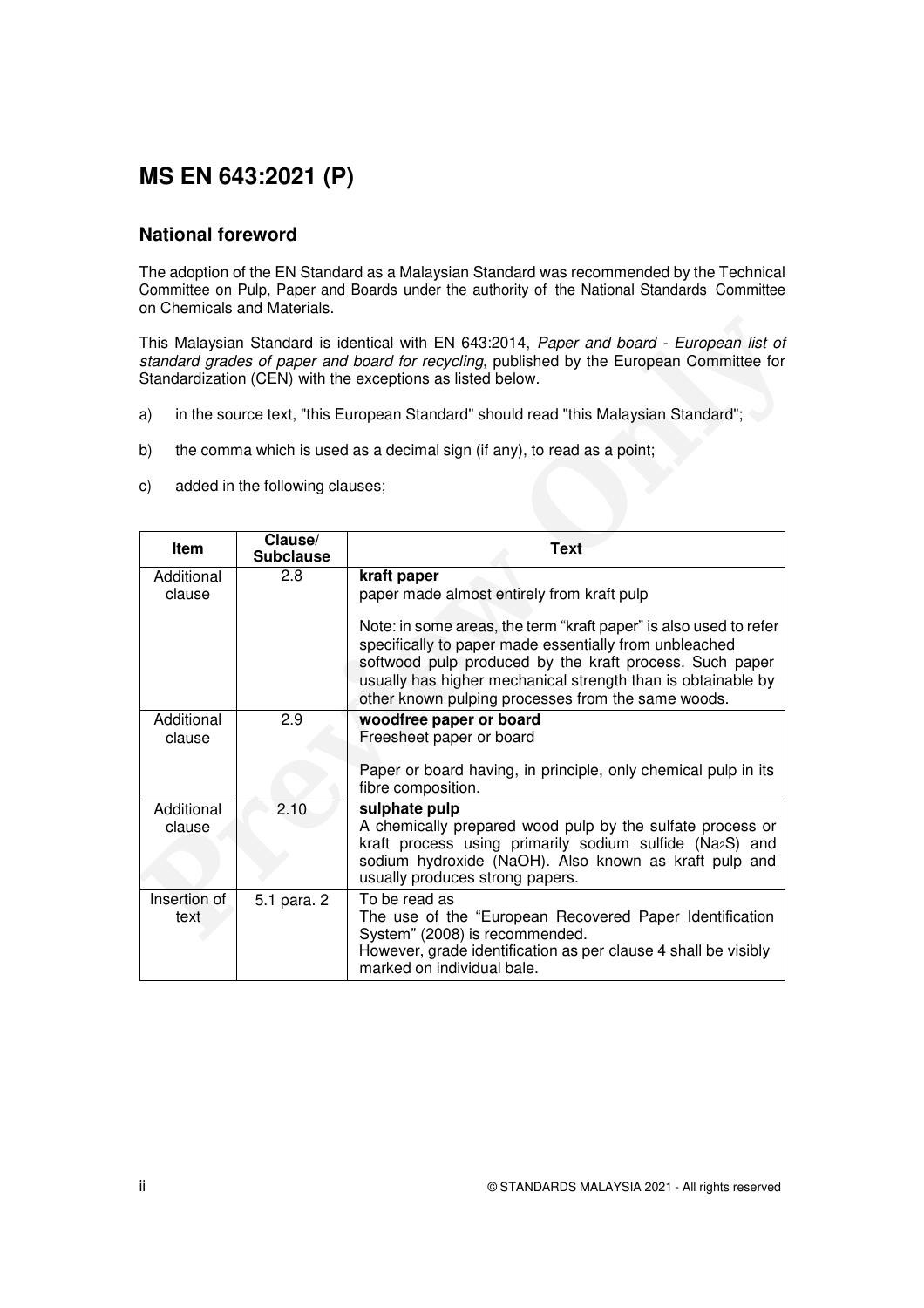#### d) insertion of text in para 6.2; and

### **Table 2 – Group 2, medium grades**

| Code    | <b>Name</b>                               | <b>Description</b>                                                                                                                                                                                                                                                                                                                                                                                                                                   | Non-<br>paper<br>compo-<br>nents in<br>$%$ max. | <b>Total</b><br>un-<br>wanted<br>material<br>in $%$<br>max. |
|---------|-------------------------------------------|------------------------------------------------------------------------------------------------------------------------------------------------------------------------------------------------------------------------------------------------------------------------------------------------------------------------------------------------------------------------------------------------------------------------------------------------------|-------------------------------------------------|-------------------------------------------------------------|
| 2.05.00 | ordinary<br>sorted<br>office<br>paper     | Description to be read as<br>Paper, as typically generated by offices,<br>shredded (width not less than 5 mm) or<br>unshredded, printed, may contain coloured<br>papers, with a minimum 60 % wood- free<br>paper, free of carbon and principally free<br>from carbonless copy paper (ccp)/no carbon<br>required (NCR), less than 10 % unbleached<br>fibres including manila envelopes and file<br>covers, less than 5 % newspapers and<br>packaging. |                                                 | $\overline{2}$                                              |
| 2.05.01 | sorted<br>office<br>paper                 | Description to be read as<br>Paper, as typically generated by offices,<br>shredded (width not less than 5 mm) or<br>unshredded, printed, may contain coloured<br>papers, with a minimum 80 % wood free paper,<br>free of carbon and principally free from<br>carbonless copy paper (ccp)/no carbon<br>required (NCR), less than 5 % unbleached<br>fibres including manila envelopes and file<br>covers.                                              | 1                                               | $\overline{2}$                                              |
| 2.06.00 | ordinary<br>sorted<br>coloured<br>letters | Description to be read as<br>Paper, as typically generated by offices,<br>shredded (width not less than 5 mm) or<br>unshredded, lightly printed, mass coloured<br>paper allowed, but no deep coloured papers,<br>with a minimum of 70 % wood free paper, free<br>of carbon and principally free of carbonless<br>copy paper (ccp)/no carbon required (NCR),<br>free of manila envelopes, file covers,<br>newspapers and cardboard.                   | 1                                               | $\overline{2}$                                              |
| 2.06.01 | sorted<br>coloured<br>letters             | Paper, as typically generated by offices,<br>shredded (width not less than 5 mm) or<br>unshredded, lightly printed, mass coloured<br>paper allowed, but no deep coloured papers,<br>with a minimum of 90 % wood free paper, free<br>of carbon and principally free of carbonless<br>copy paper (ccp)/no carbon required (NCR),<br>envelopes, file<br>free<br>of<br>manila<br>covers.<br>newspapers and cardboard.                                    | 1                                               | $\overline{c}$                                              |